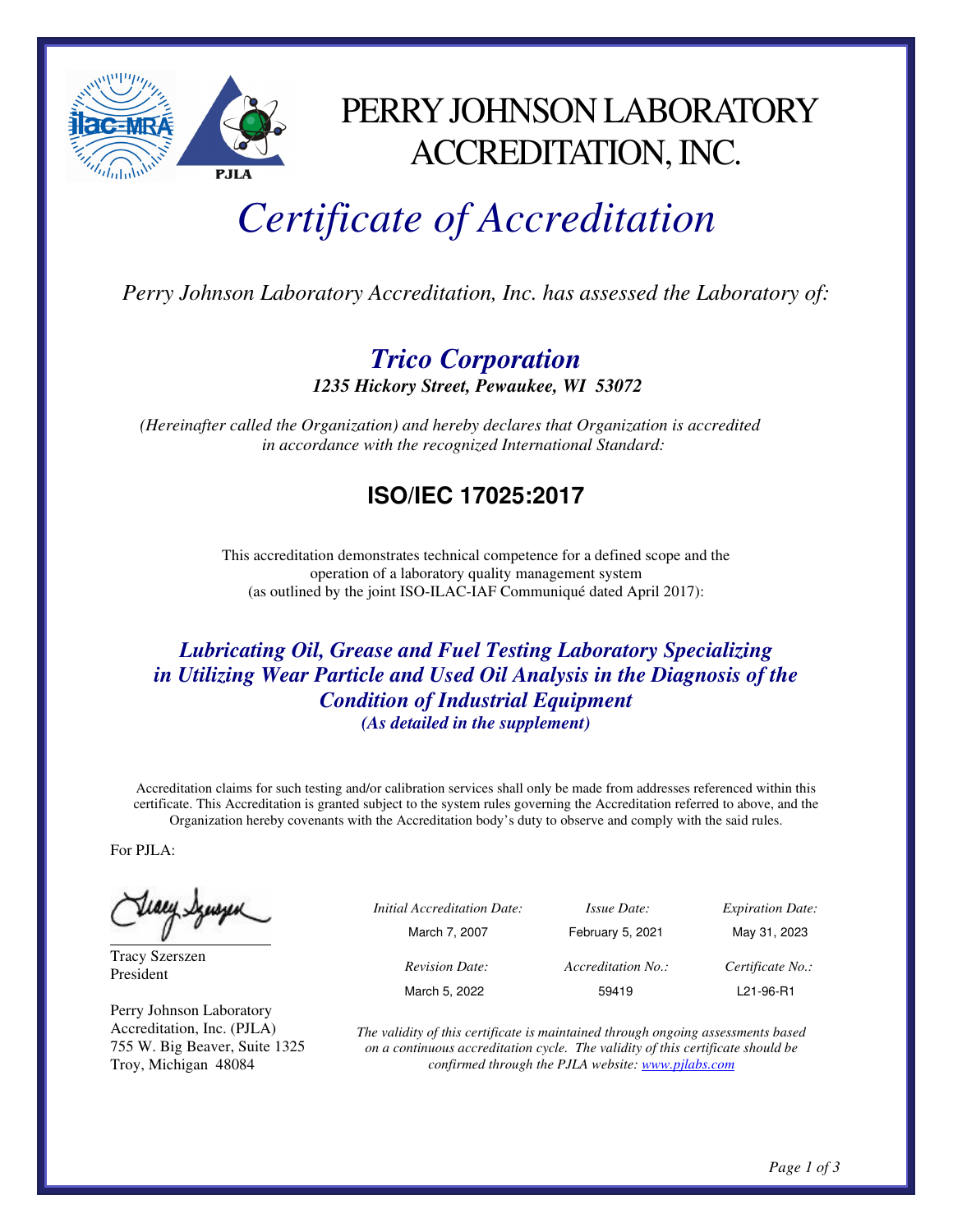

# *Certificate of Accreditation: Supplement*

## **Trico Corporation**

1235 Hickory Street, Pewaukee, WI 53072 Contact name: Kemberlee Snelling Phone: 262-691-9336

*Accreditation is granted to the facility to perform the following testing:*

| <b>FIELD</b><br><b>OF TEST</b> | <b>ITEMS, MATERIALS</b><br><b>OR PRODUCTS</b><br><b>TESTED</b> | <b>SPECIFIC TESTS OR</b><br><b>PROPERTIES MEASURED</b>                                           | SPECIFICATION,<br><b>STANDARD METHOD OR</b><br><b>TECHNIQUE USED</b> | RANGE (WHERE APPROPRIATE)<br><b>AND DETECTION LIMIT</b>     |
|--------------------------------|----------------------------------------------------------------|--------------------------------------------------------------------------------------------------|----------------------------------------------------------------------|-------------------------------------------------------------|
| Chemical <sup>F</sup>          | Lube Oils and<br>Greases                                       | <b>ICP-Inductively Coupled</b><br>Plasma                                                         | ASTM D5185                                                           | Varies by Element                                           |
|                                |                                                                | DR Ferrograph                                                                                    | <b>Trico Method</b>                                                  | $D.L. = 90$ before dilution                                 |
|                                |                                                                | <b>Analytical Ferrography</b>                                                                    | ASTM D7690                                                           | N/A                                                         |
|                                | Lube Oils                                                      | Karl Fisher Water<br>Titration                                                                   | ASTM D6304                                                           | $D.L. = 10000$ mg/kg                                        |
|                                |                                                                | <b>Acid Number</b>                                                                               | ASTM D664                                                            | $D.L. = 10$ mg KOH/g                                        |
|                                |                                                                | <b>Base Number</b>                                                                               | ASTM D4739                                                           | $D.L. = 70$ mg KOH/g                                        |
|                                |                                                                | <b>FTIR</b><br>Water, Soot, Ethylene<br>Glycol, Fuel, Sulfur,<br>Pentane Insolubles,<br>Chlorine | ASTM E2412                                                           | Varies by item tested                                       |
|                                |                                                                | <b>Varnish Test</b>                                                                              | ASTM D7843                                                           | N/A                                                         |
|                                |                                                                | <b>Glycol Contamination</b>                                                                      | ASTM D2982                                                           | Up to 150 mg/L                                              |
|                                |                                                                | <b>Chlorine Concentration</b>                                                                    | ASTM D5384                                                           | 200 mg/kg to 4 000 mg/kg                                    |
|                                |                                                                | Viscosity                                                                                        | <b>ASTM D445</b><br>ASTM D2270                                       | Up to 1 000 cSt @ 40 $^{\circ}$ C<br>Up to 100 cSt @ 100 °C |
|                                |                                                                | Water Separability                                                                               | <b>ASTM D1401</b>                                                    | Visual                                                      |
|                                |                                                                | <b>Optical Particle Count</b>                                                                    | <b>ISO 4406</b><br>ASTM D7596                                        | $D.L. = 3000000$ particles/ml                               |
|                                |                                                                | Soot Percentage                                                                                  | ASTM D7686                                                           | Up to 12 $%$                                                |
|                                |                                                                | Flash and Fire Point<br>Cleveland Open Cup<br><b>Flash Point</b>                                 | <b>ASTM D92</b>                                                      | Visual Flash and Fire<br>Up to 450 $^{\circ}$ C             |
|                                |                                                                | Penske Martin Flash<br>Point                                                                     | ASTM 93                                                              | Up to 450 $^{\circ}$ C                                      |
|                                |                                                                | <b>Oxidation Stability</b><br><b>RPVOT</b>                                                       | ASTM D2272 Method<br>B                                               | 2 500 minutes (plus)                                        |
|                                |                                                                | Foam                                                                                             | <b>ASTM D892</b>                                                     | Up to 1000 mL                                               |
|                                |                                                                | Resistivity                                                                                      | ISO 60247                                                            | 10 V: 0.5 $\Omega$ to 20X10 <sup>6</sup> $\Omega$           |
|                                |                                                                | Color                                                                                            | In House Method                                                      | 0.5 to 8 on scale                                           |
|                                |                                                                | Pour Point                                                                                       | In House Method                                                      | Minimum -50 $\degree$ C                                     |
|                                |                                                                | Diesel Fuel<br>Concentration                                                                     | ASTM D8004                                                           | Up to $5\%$                                                 |
|                                |                                                                | Oxidation by Ruler                                                                               | ASTM D6971                                                           | Up to 100% Amine, Phenol,<br>and/or ZDDP                    |
|                                |                                                                | Patch                                                                                            | In-House Method                                                      | N/A                                                         |
|                                |                                                                | Varnish                                                                                          | ASTM D7843                                                           | N/A                                                         |
|                                |                                                                | Pentane Insolubles                                                                               | ASTM D4055                                                           | Up to $100\%$                                               |

*Issue: 02/2021 This supplement is in conjunction with certificate #L21-96-R1 Page 2 of 3*